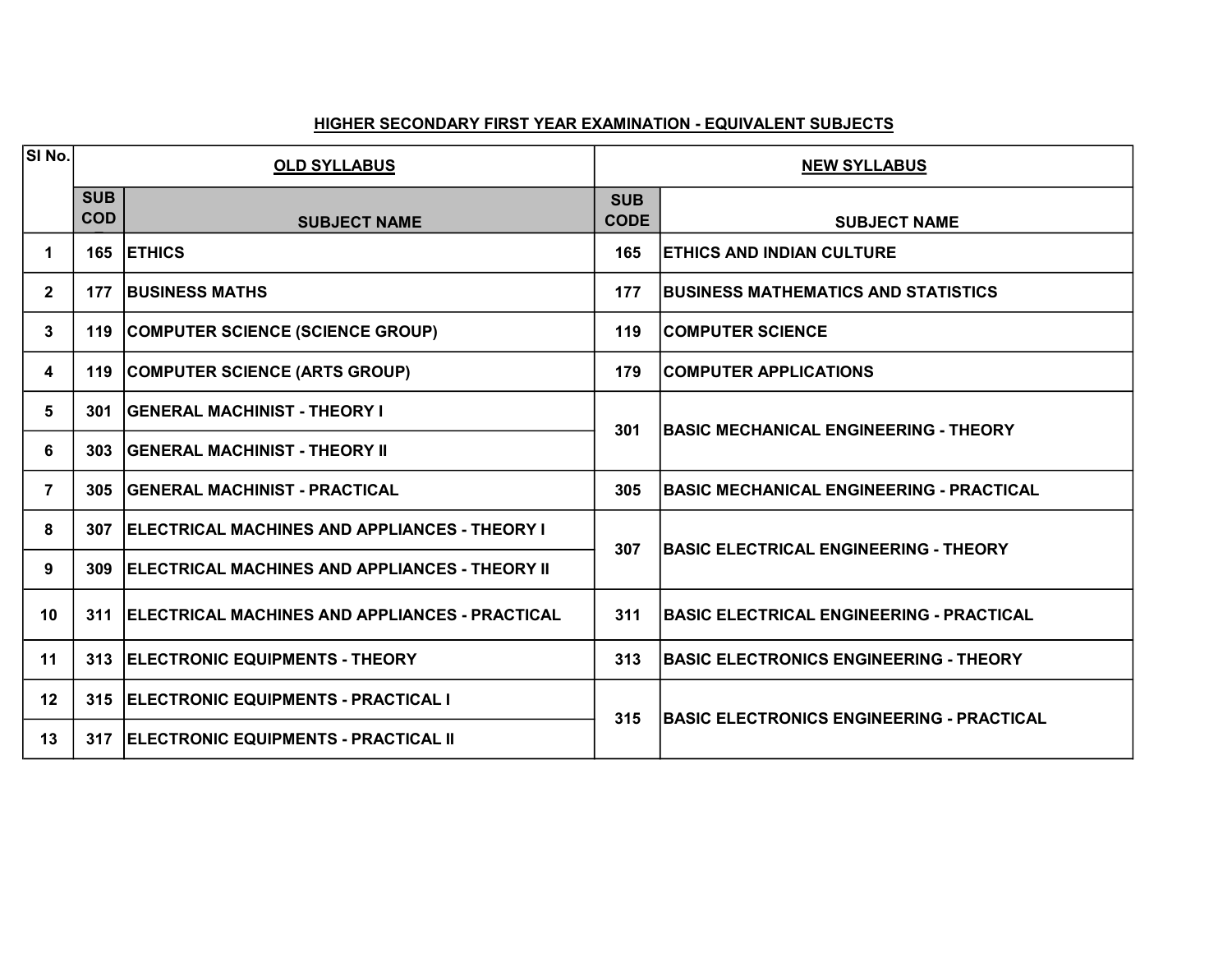| $ \overline{\mathsf{SI}}\,\mathsf{No.} $ | <b>OLD SYLLABUS</b>      |                                                    | <b>NEW SYLLABUS</b>       |                                                 |
|------------------------------------------|--------------------------|----------------------------------------------------|---------------------------|-------------------------------------------------|
|                                          | <b>SUB</b><br><b>COD</b> | <b>SUBJECT NAME</b>                                | <b>SUB</b><br><b>CODE</b> | <b>SUBJECT NAME</b>                             |
| 14                                       | 319                      | <b>DRAUGHTSMAN CIVIL - THEORY</b>                  | 319                       | <b>BASIC CIVIL ENGINEERING - THEORY</b>         |
| 15                                       | 321                      | <b>IDRAUGHTSMAN CIVIL - PRACTICAL I</b>            | 321                       | <b>BASIC CIVIL ENGINEERING - PRACTICAL</b>      |
| 16                                       | 323                      | <b>IDRAUGHTSMAN CIVIL - PRACTICAL II</b>           |                           |                                                 |
| 17                                       | 325                      | <b>AUTO MECHANIC - THEORY</b>                      | 325                       | <b>BASIC AUTOMOBILE ENGINEERING - THEORY</b>    |
| 18                                       | 327                      | <b>AUTO MECHANIC - PRACTICAL I</b>                 |                           | <b>BASIC AUTOMOBILE ENGINEERING - PRACTICAL</b> |
| 19                                       | 329                      | <b>AUTO MECHANIC - PRACTICAL II</b>                | 327                       |                                                 |
| 20                                       | 333                      | <b>TEXTILE TECHNOLOGY - PRACTICAL I</b>            |                           | <b>TEXTILE TECHNOLOGY PRACTICAL</b>             |
| 21                                       | 335                      | <b>TEXTILE TECHNOLOGY - PRACTICAL II</b>           | 333                       |                                                 |
| 22                                       | 351                      | NURSING(Vocational) - THEORY                       | 351                       | NURSING(Vocational) - THEORY                    |
| 23                                       | 353                      | <b>NURSING(Vocational) - PRACTICAL I</b>           | 353                       | <b>NURSING(Vocational) - PRACTICAL</b>          |
| 24                                       | 355                      | <b>NURSING(Vocational) - PRACTICAL II</b>          |                           |                                                 |
| 25                                       | 363                      | <b>TEXTILES AND DRESS DESIGNING - PRACTICAL I</b>  | 363                       | <b>TEXTILES AND DRESS DESIGNING PRACTICAL</b>   |
| 26                                       | 365                      | <b>TEXTILES AND DRESS DESIGNING - PRACTICAL II</b> |                           |                                                 |
| 27                                       | 367                      | <b>FOOD MANAGEMENT AND CHILD CARE - THEORY</b>     | 367                       | <b>FOOD SERVICE MANAGEMENT - THEORY</b>         |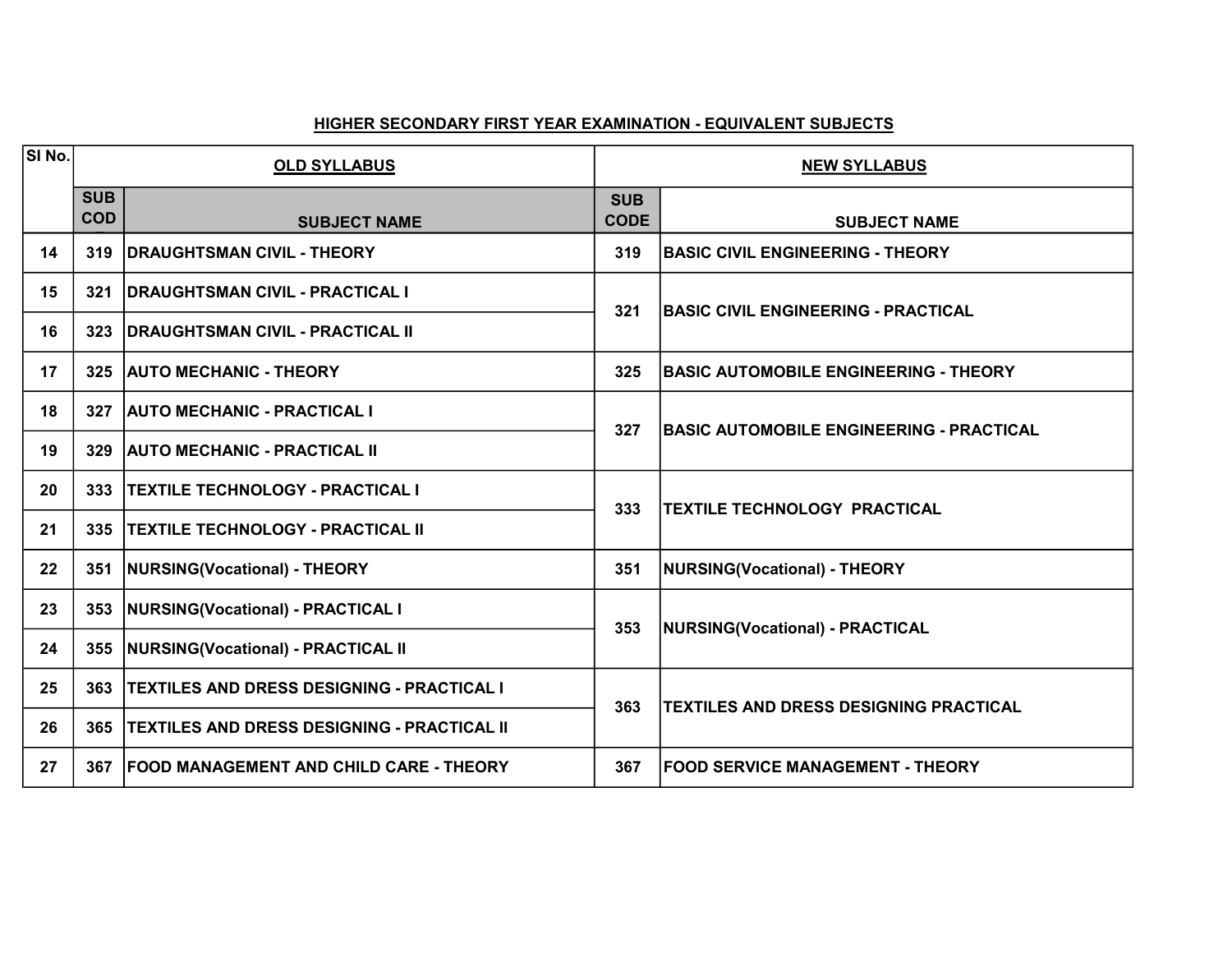| SI No. | <b>OLD SYLLABUS</b>      |                                                        | <b>NEW SYLLABUS</b>       |                                                     |
|--------|--------------------------|--------------------------------------------------------|---------------------------|-----------------------------------------------------|
|        | <b>SUB</b><br><b>COD</b> | <b>SUBJECT NAME</b>                                    | <b>SUB</b><br><b>CODE</b> | <b>SUBJECT NAME</b>                                 |
| 28     | 369                      | FOOD MANAGEMENT AND CHILD CARE - PRACTICAL I           | 369                       | <b>IFOOD SERVICE MANAGEMENT - PRACTICAL</b>         |
| 29     | 371                      | <b>FOOD MANAGEMENT AND CHILD CARE - PRACTICAL II</b>   |                           |                                                     |
| 30     | 381                      | <b>AGRICULTURAL PRACTICES - THEORY</b>                 | 381                       | <b>AGRICULTURAL SCIENCE- THEORY</b>                 |
| 31     | 383                      | AGRICULTURAL PRACTICES - PRACTICAL I                   | 383                       | <b>AGRICULTURAL SCIENCE- PRACTICAL</b>              |
| 32     | 385                      | AGRICULTURAL PRACTICES - PRACTICAL II                  |                           |                                                     |
| 33     | 391                      | <b>MANAGEMENT PRINCIPLES - THEORY</b>                  | 387                       | <b> OFFICE MANAGEMENT AND SECRETARYSHIP- THEORY</b> |
| 34     | 393                      | <b>TYPEWRITING - PRACTICAL</b>                         | 389                       | TYPOGRAPHY AND COMPUTER APPLICATIONS - PRACTICAL    |
| 35     |                          | 395   VOCATIONAL ACCOUNTANCY - THEORY                  | 157                       | ACCOUNTANCY (GENERAL) - THEORY                      |
| 36     | 397                      | <b>IMANAGEMENT PRINCIPLES &amp;TECHNIQUES - THEORY</b> | 387                       | OFFICE MANAGEMENT AND SECRETARYSHIP- THEORY         |

sd/-

DIRECTOR